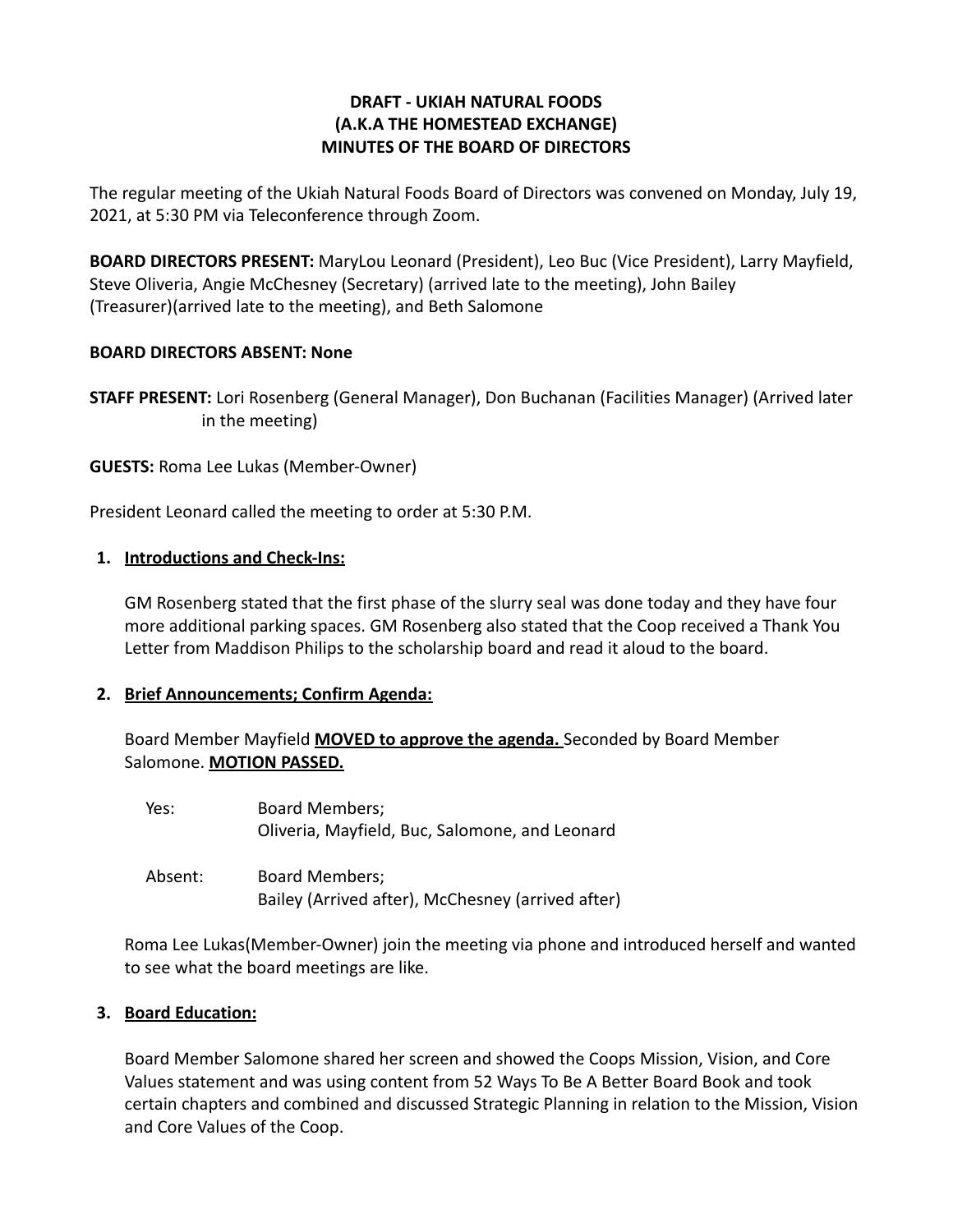### **4. Consent Agenda:**

VP Buc inquired about the GM report and that we have been comparing 2020 and 2021 food-to-go sales and maybe we should compare it to the proforma. GM Rosenburg stated that we have met the proforma. VP Buc stated then we should not include it or we should compare it to 2019 rather than 2020 due to that year. GM stated that she would talk to Accounting Manager Wright about the report and if it's easy it will happen and if not then it will not be in the report.

Board Member Mayfield **MOVED to approve the consent agenda.** Seconded by Board Member Olivera. **MOTION PASSED.**

| Yes:    | Board Members;<br>Oliveria, Mayfield, Buc, McChesney, Salomone, Bailey, and Leonard |
|---------|-------------------------------------------------------------------------------------|
| Absent: | Board Members;<br>McChesney (arrived after)                                         |

#### **5. Goals for Each Committee:**

Board Member Salomone stated that she thought that the goals wouldn't be on the Charter's and suggested that it should be in its own document and should be in all same format. The goals should also be reviewed in six months as well.

#### **6. Diversity, Equity & Inclusion:**

Board President Leonard stated that this topic was to be discussed at each committee and some have not had a chance to discuss it.

VP Buc stated that per the conversation last month it was unclear what steps the board was interested in taking on EDI work. If this is an issue we want to take on it should be taken on seriously and not and not as a sort of window dressing issue. VB Buc explained a couple of things that were done in a nonprofit in which he ran and stated what EDI work looks like within an organization.

Board Member Salomone included it in the Strategic Plan and that each committee see how they can address it within their committee work.

Board President Leonard inquired to GM Rosenberg if this topic was being discussed by NCG and GM Rosenberg stated yes it was been and is a big topic right now.

Board President Leonard stated that right now it seems that there is not a lot of bandwidth right now and that we should explore it through the Strategic Plan and it should be looked at within the committee goals.